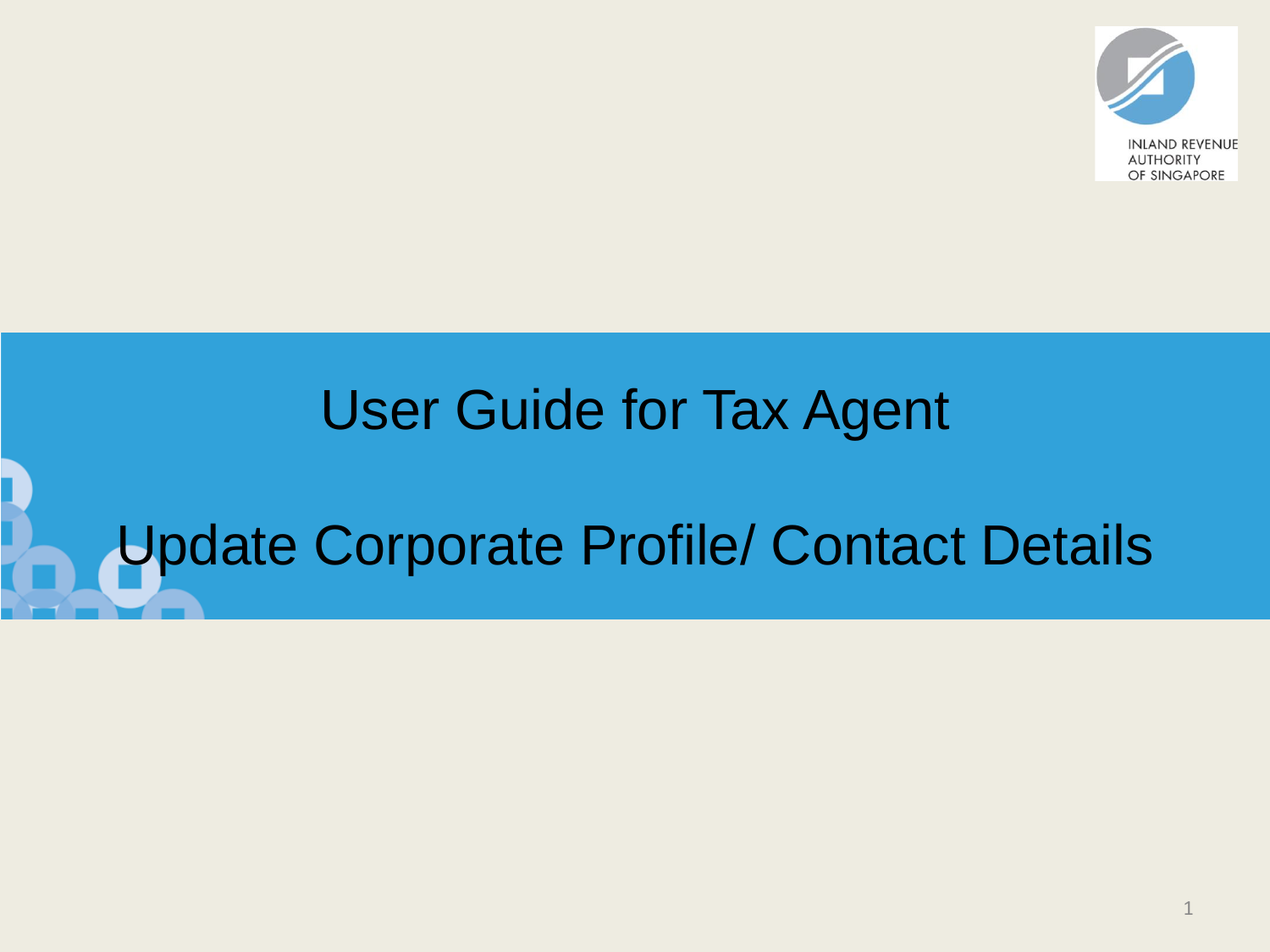|                                                                                                                                                                                                                                                                                                                                       |                                                                                                                                                                      | <b>Step</b> | <b>Action/Note</b>                                                                                                                                   |
|---------------------------------------------------------------------------------------------------------------------------------------------------------------------------------------------------------------------------------------------------------------------------------------------------------------------------------------|----------------------------------------------------------------------------------------------------------------------------------------------------------------------|-------------|------------------------------------------------------------------------------------------------------------------------------------------------------|
|                                                                                                                                                                                                                                                                                                                                       | Q<br><b>ALITHORITY</b><br>OF SINGAPORE                                                                                                                               |             | <b>Main Menu</b>                                                                                                                                     |
|                                                                                                                                                                                                                                                                                                                                       | $\boxed{\sum \frac{\text{Email Us}}{(\text{myTax Mail}) \cdot \cdot \cdot}}$<br>$\beta$ Account $\bullet$<br>$\mathbb{R}$<br>Logout<br>Profile<br><b>Tax Account</b> | 1           | Upon login to myTax Portal, select<br>the digital service from the menu:<br><b>Account &gt; Update Corporate</b><br><b>Profile/ Contact Details.</b> |
| Undate Notice Preferences<br>Pay Taxes<br><b>Update Corporate Profile/ Contact Details</b><br>Request Penalty Waiver/ Extension of Time to File<br>View Account Summary<br>Update GST Contact Details<br>View Late Filing Fee/ Summons<br>Update Partnership Contact Details<br><b>View AEOI Contact Details</b><br>View Payment Plan |                                                                                                                                                                      |             | Note:<br>For steps on logging in to myTax<br>Portal, you may refer to our<br>Guide on How to Log In to myTax<br>Portal                               |
|                                                                                                                                                                                                                                                                                                                                       | myTax Portal is a secured, personalised portal for you to view and manage your tax transactions with IRAS, at your<br>convenience.                                   |             |                                                                                                                                                      |

Use the navigation bar above to access a range of e-Services available to you.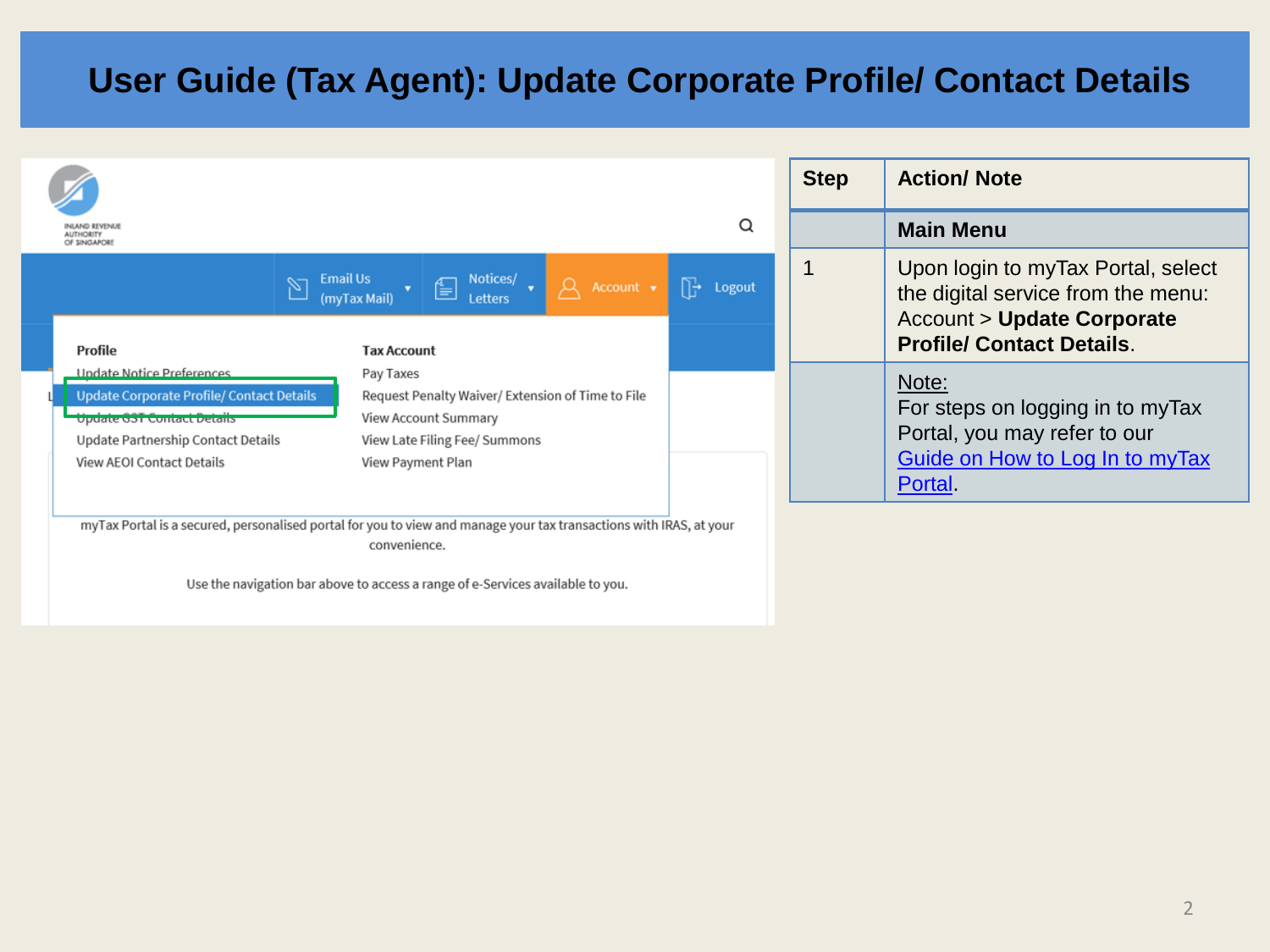|                                                                                         | $\begin{bmatrix} \rightarrow \\ \end{bmatrix}$ Logout | <b>Step</b>    | <b>Action/ Note</b>        |
|-----------------------------------------------------------------------------------------|-------------------------------------------------------|----------------|----------------------------|
| 끊<br>Overview<br>Corporate Tax v<br>Employers v<br>$GST$ $\star$<br>Property v<br>S45 v | More v                                                | 1              | <b>Select Entity Type.</b> |
|                                                                                         |                                                       | $\overline{2}$ | Enter Client Tax Ref No.   |
| <b>Client Selection</b><br>for Update Corporate Profile/ Contact Details                |                                                       | 3              | Click on Next.             |
| <b>Continue with</b>                                                                    |                                                       |                |                            |
| Client Tax Ref No. (i)                                                                  |                                                       |                |                            |
| UEN-LOCAL CO<br>$\mathbf{v}$                                                            |                                                       |                |                            |
| <b>NEXT</b>                                                                             |                                                       |                |                            |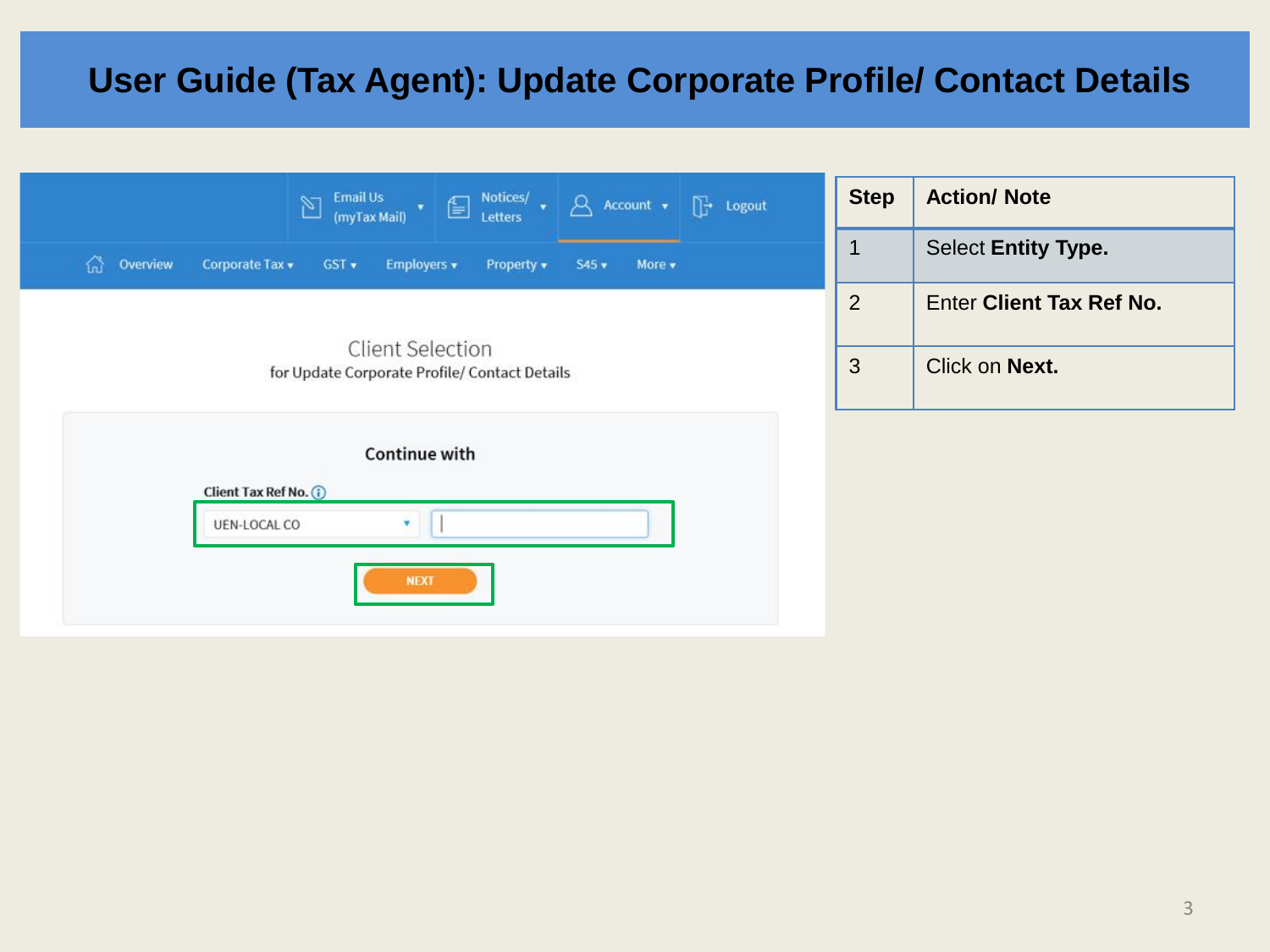| Overview<br>Corporate Tax v<br>GST v                                                                                                                          | Employers v<br>More v                                                                                                                    | <b>Note</b>                                                                                                                                                                                      |  |
|---------------------------------------------------------------------------------------------------------------------------------------------------------------|------------------------------------------------------------------------------------------------------------------------------------------|--------------------------------------------------------------------------------------------------------------------------------------------------------------------------------------------------|--|
| Update Corporate Profile/ Contact Details<br><b>Corporate Profile</b><br>Name                                                                                 | You can view your client's<br>particulars/contact details on this<br>page.<br>Refer to page 5 for steps to update<br>financial year end. |                                                                                                                                                                                                  |  |
| ABC CO LTD<br><b>Type of Company</b><br><b>FOREIGN COMPANY</b><br>Place of Registration/ Incorporation<br>FRANCE<br>Place of Control and Management<br>FRANCE | Tax Ref No.<br>T20UF1234A<br><b>Company Status</b><br>ACTIVE from 01 Jan 2020<br><b>Registration/Incorporation Date</b><br>01 Jan 2020   | Refer to page 6 for steps to update<br>functional currency.<br>Refer to pages 7 and 8 for steps to<br>view/ edit company address.<br>Refer to page 9 for steps to update<br>contact information. |  |
| <b>Financial Year End</b><br>Month<br>Day<br>12<br>31                                                                                                         |                                                                                                                                          | You can inform us via myTax Mail if<br>any of the information displayed is<br>incorrect.                                                                                                         |  |
| <b>Functional Currency</b>                                                                                                                                    |                                                                                                                                          |                                                                                                                                                                                                  |  |

Financial Statements prepared in

SINGAPORE DOLLAR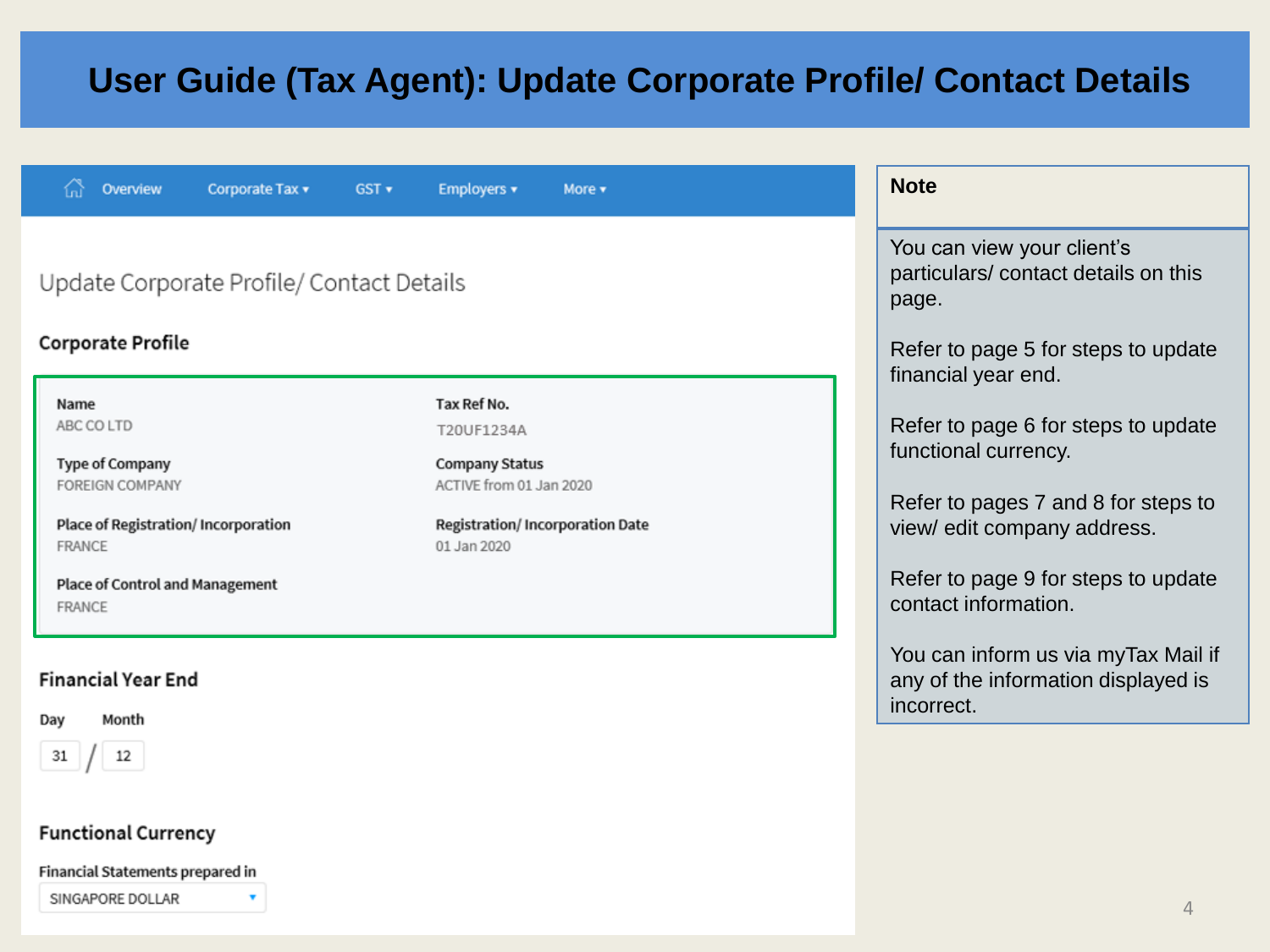| <b>Financial Year End</b><br>Month<br>Day                                                                                                                                                                                                                  |                | <b>Step</b> | <b>Action/ Note</b>                                                                                                                                                                                                                                                                              |
|------------------------------------------------------------------------------------------------------------------------------------------------------------------------------------------------------------------------------------------------------------|----------------|-------------|--------------------------------------------------------------------------------------------------------------------------------------------------------------------------------------------------------------------------------------------------------------------------------------------------|
| 12<br>31                                                                                                                                                                                                                                                   |                |             | <b>Update Financial Year End</b>                                                                                                                                                                                                                                                                 |
| <b>Functional Currency</b><br>Financial Statements prepared in                                                                                                                                                                                             | 1              |             | Enter Financial Year End.                                                                                                                                                                                                                                                                        |
| SINGAPORE DOLLAR<br><b>Address</b>                                                                                                                                                                                                                         | $\overline{2}$ |             | Click on Save. A pop-up mes<br>you to confirm the entry.                                                                                                                                                                                                                                         |
| <b>Company Address</b><br>89 ROBINSON ROAD #8-00                                                                                                                                                                                                           | 3              |             | Click on Yes to save.                                                                                                                                                                                                                                                                            |
| Singapore 326589<br>Edit Company Address<br><b>Contact Information</b><br><b>Note</b><br>Please read the Terms and Conditions on the use of mobile number and email address.<br><b>Contact Person</b><br><b>BEN LIM</b><br>Designation<br><b>TAX AGENT</b> |                |             | Note:<br>Only persons authorised as '<br>update the financial year end<br>not registered with the Accou<br><b>Corporate Regulatory Author</b><br>For company that is register<br>any changes in financial yea<br>updated with ACRA at BizFile<br>updates will be transmitted to<br>periodically. |
| <b>Email Address</b><br>BENLIM@YY.COM<br>Office No.<br>+65 67654321<br><b>SAVE</b>                                                                                                                                                                         |                |             | Save<br>Confirm Save?<br><b>NO</b><br><b>YES</b>                                                                                                                                                                                                                                                 |

| 2 | Click on Save. A pop-up message will prompt<br>you to confirm the entry.                                                                                                            |
|---|-------------------------------------------------------------------------------------------------------------------------------------------------------------------------------------|
| 3 | Click on Yes to save.                                                                                                                                                               |
|   | Note:<br>Only persons authorised as 'Approver' can<br>update the financial year end for a company<br>not registered with the Accounting &<br>Corporate Regulatory Authority (ACRA). |

ly that is registered with ACRA, s in financial year end should be h ACRA at BizFile+ and the be transmitted to IRAS

5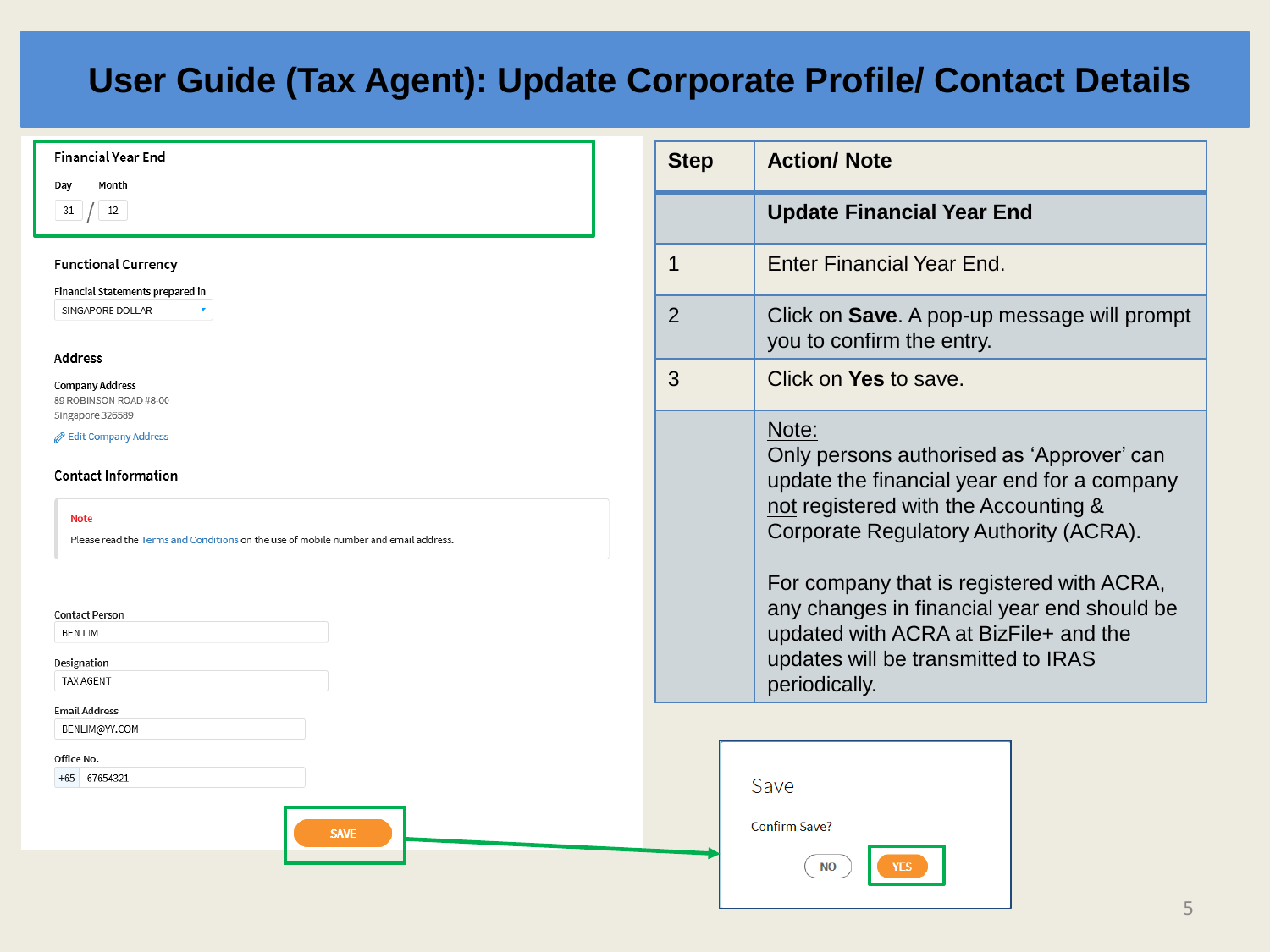| <b>Financial Year End</b><br>Month<br>Day                                                                      | <b>Step</b>    | <b>Action/ Note</b>                                                                                                                                                    |  |  |
|----------------------------------------------------------------------------------------------------------------|----------------|------------------------------------------------------------------------------------------------------------------------------------------------------------------------|--|--|
| 12<br>31                                                                                                       |                | <b>Update Functional Currency</b>                                                                                                                                      |  |  |
| <b>Functional Currency</b><br>Financial Statements prepared in<br>SINGAPORE DOLLAR                             |                | If the company's financial statements are<br>prepared in a non-S\$ functional currency,<br>select the functional currency used to present<br>its financial statements. |  |  |
| <b>Address</b><br><b>Company Address</b><br>89 ROBINSON ROAD #8-00<br>Singapore 326589<br>Edit Company Address |                | If the functional currency used is not in the<br>selection list, choose "Currencies other than<br>S\$".                                                                |  |  |
| <b>Contact Information</b><br><b>Note</b>                                                                      | $\overline{2}$ | Click on Save. A pop-up message will prompt<br>you to confirm the entry.                                                                                               |  |  |
| Please read the Terms and Conditions on the use of mobile number and email address.                            | 3              | Click on Yes to save.                                                                                                                                                  |  |  |
| <b>Contact Person</b><br><b>BEN LIM</b>                                                                        |                | Note:<br>Only persons authorised as 'Approver' can<br>make changes to Functional Currency.                                                                             |  |  |
| Designation<br>TAX AGENT                                                                                       |                |                                                                                                                                                                        |  |  |
| <b>Email Address</b><br>BENLIM@YY.COM                                                                          |                |                                                                                                                                                                        |  |  |
| Office No.<br>+65 67654321                                                                                     |                | Save                                                                                                                                                                   |  |  |
| <b>SAVE</b>                                                                                                    |                | Confirm Save?<br><b>NO</b>                                                                                                                                             |  |  |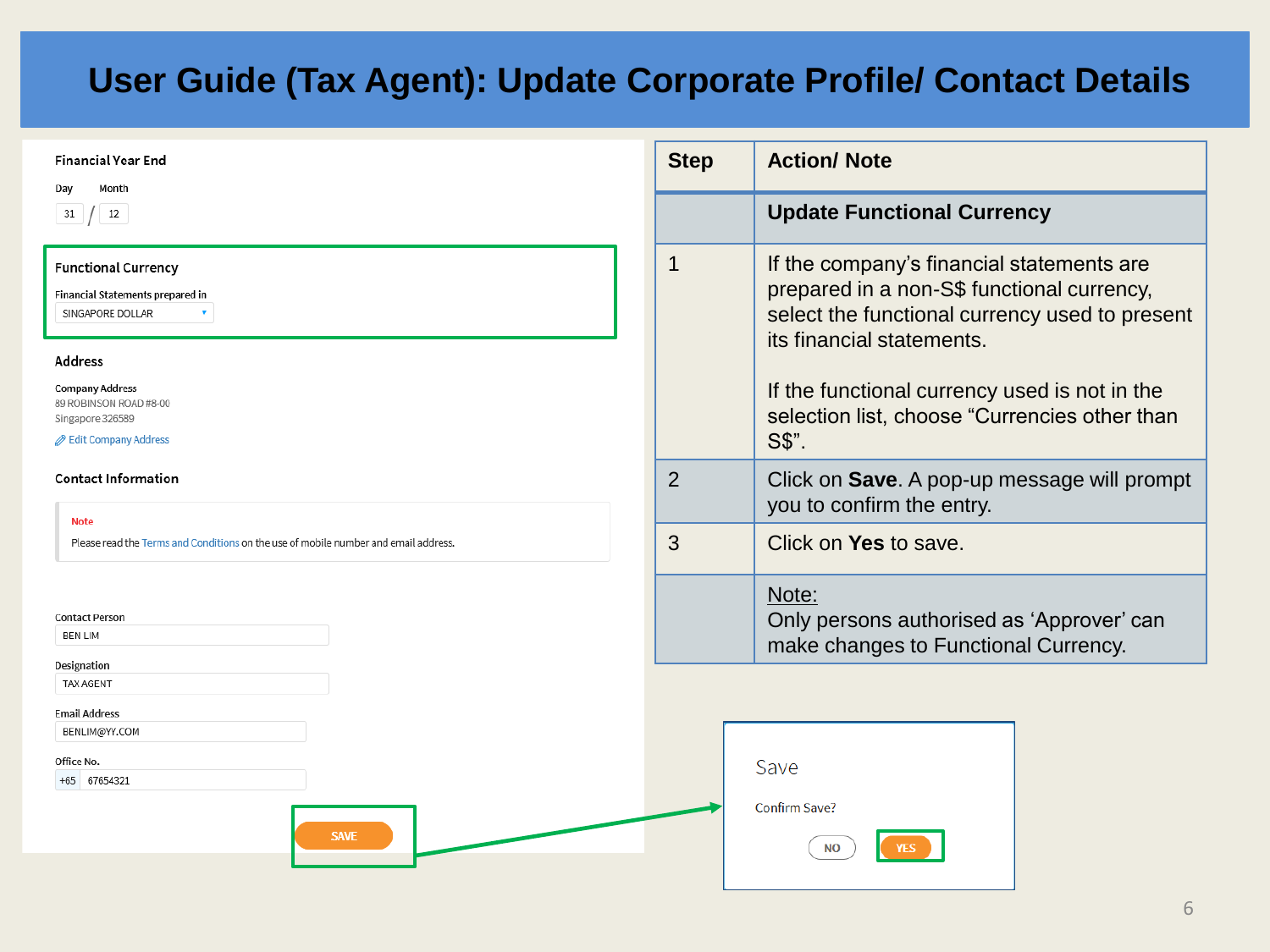| Address<br><b>Company Address</b><br>89 ROBINSON ROAD #8-00<br>Singapore 326589     |               | <b>Step</b>    | <b>Action/ Note</b>                                                                       |  |  |
|-------------------------------------------------------------------------------------|---------------|----------------|-------------------------------------------------------------------------------------------|--|--|
|                                                                                     |               |                |                                                                                           |  |  |
| <b>But Company Address</b>                                                          |               |                | <b>Update Local Address</b>                                                               |  |  |
| <b>Address</b>                                                                      |               | 1              |                                                                                           |  |  |
| <b>Company Address</b><br>X Cancel                                                  |               |                | <b>Click on Edit Company Address.</b>                                                     |  |  |
| Singapore                                                                           |               |                |                                                                                           |  |  |
| Ö<br>Effective date from 22/08/2021                                                 |               | $\overline{2}$ | Select Singapore, enter Postal Code and click<br>on Retrieve.                             |  |  |
| <b>Company Address</b><br>X Cancel                                                  |               | 3              | Select Blk/ House No., enter Unit No., if any,                                            |  |  |
| SINGAPORE<br>Postal Code 188000<br><b>RETRIEVE</b>                                  |               |                | and effective date of the new address.                                                    |  |  |
| <b>BIK/ House No.</b><br>Unit No.                                                   |               | $\overline{4}$ | Click on <b>Save</b> . A pop-up message will prompt                                       |  |  |
| 55                                                                                  |               |                | you to confirm the entry.                                                                 |  |  |
| <b>Street Name</b><br><b>VICTORIA ST</b>                                            |               |                | Click on Yes to save.                                                                     |  |  |
|                                                                                     |               | 5              |                                                                                           |  |  |
| ñ<br>Effective date from 22/08/2021                                                 |               |                |                                                                                           |  |  |
| <b>Contact Information</b>                                                          |               |                | Notes:<br>1. Only persons authorised as 'Approver' can                                    |  |  |
| <b>Note</b>                                                                         |               |                | update the address for a company not                                                      |  |  |
| Please read the Terms and Conditions on the use of mobile number and email address. |               |                | registered with the Accounting & Corporate<br><b>Regulatory Authority (ACRA). Changes</b> |  |  |
|                                                                                     |               |                |                                                                                           |  |  |
| Contact Person                                                                      |               |                | made to the address will generally be                                                     |  |  |
| <b>BEN LIM</b>                                                                      | Save          |                | processed and updated within 3 working                                                    |  |  |
| Designation                                                                         |               |                | days.                                                                                     |  |  |
| <b>TAX AGENT</b>                                                                    | Confirm Save? |                | 2. For companies registered with ACRA, any                                                |  |  |
| <b>Email Address</b><br>BENLIM@YY.COM                                               | <b>NO</b>     |                | changes in address should be updated                                                      |  |  |
| Office No.                                                                          |               |                | with ACRA and the updates will be                                                         |  |  |
| +65 67654321                                                                        |               |                | transmitted to IRAS periodically.                                                         |  |  |
|                                                                                     |               |                |                                                                                           |  |  |
| <b>SAVE</b>                                                                         |               |                | 7                                                                                         |  |  |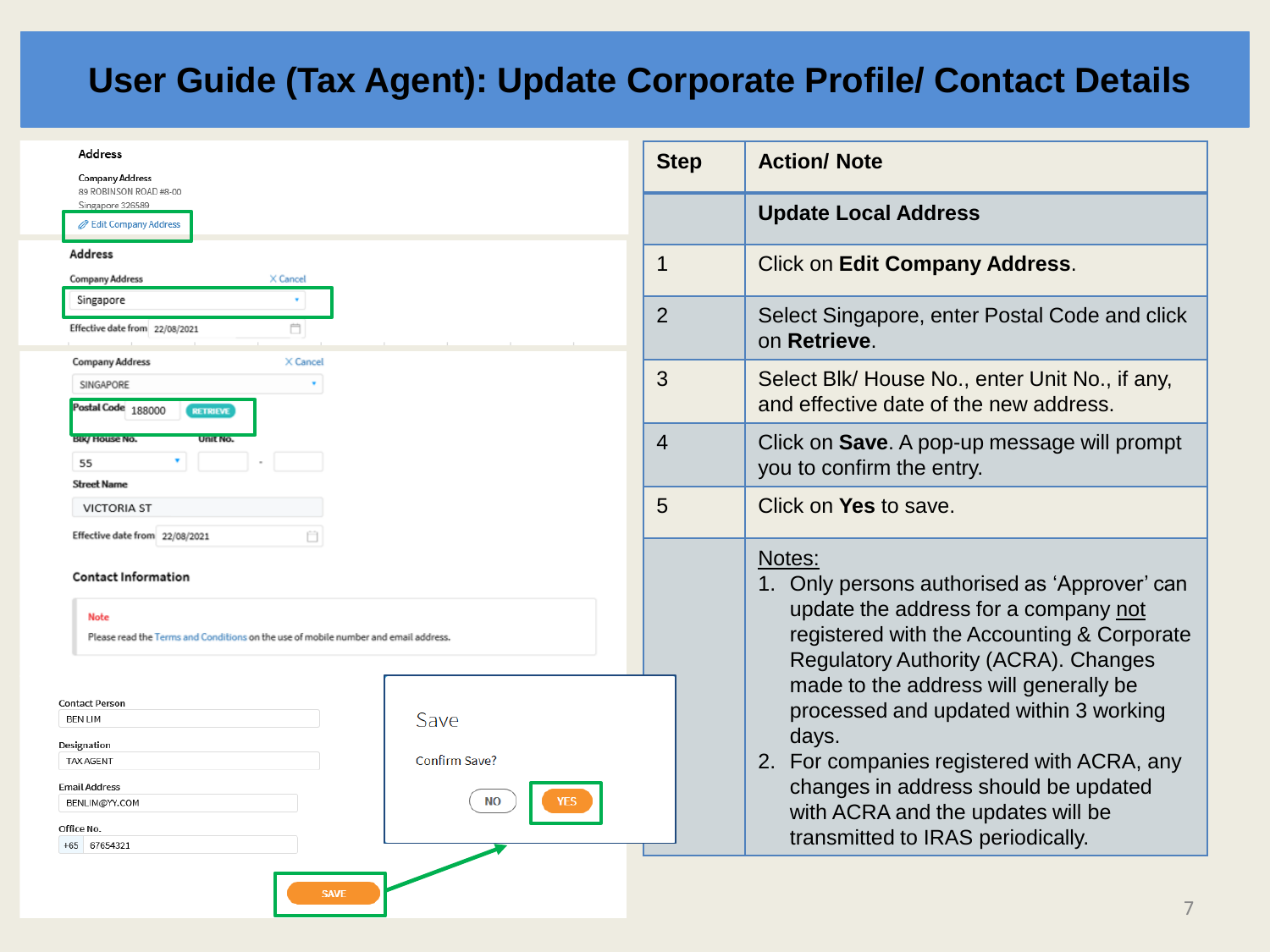| <b>Address</b>                                                                                                                                                                                                                                                                                                                                 | <b>Step</b> | <b>Action/ Note</b>                                                                                                                                                                                                                                                                                                                   |
|------------------------------------------------------------------------------------------------------------------------------------------------------------------------------------------------------------------------------------------------------------------------------------------------------------------------------------------------|-------------|---------------------------------------------------------------------------------------------------------------------------------------------------------------------------------------------------------------------------------------------------------------------------------------------------------------------------------------|
| <b>Company Address</b><br>55 NEWTON RD<br>Singapore 307987<br>Edit Company Address                                                                                                                                                                                                                                                             |             | <b>Update Foreign Address</b>                                                                                                                                                                                                                                                                                                         |
| Address<br><b>Company Address</b><br>$\times$ Cancel                                                                                                                                                                                                                                                                                           |             | <b>Click on Edit Company Address.</b>                                                                                                                                                                                                                                                                                                 |
| Select Country/ Territory<br>Effective date from 01/12/2021<br>m.                                                                                                                                                                                                                                                                              | 2           | Select Country/ Territory, enter address and<br>effective date of the new address.                                                                                                                                                                                                                                                    |
| <b>Address</b><br><b>Company Address</b><br>$\times$ Cancel<br><b>MALAYSIA</b>                                                                                                                                                                                                                                                                 | 3           | Click on <b>Save</b> . A pop-up message will prompt<br>you to confirm the entry.                                                                                                                                                                                                                                                      |
|                                                                                                                                                                                                                                                                                                                                                | 4           | Click on Yes to save.                                                                                                                                                                                                                                                                                                                 |
| Effective date from 02/03/2018<br><b>Contact Information</b><br><b>Note</b><br>Update your mobile phone number to receive SMS notifications.<br>Please read the Terms and Conditions on the use of mobile number. If you do not wish to receive SMS notifications<br>from IRAS, please remove your mobile number.<br>ontact Person:<br>BEN LIM |             | Notes:<br>1. Only persons authorised as 'Approver' can<br>update the address for a company not<br>registered with the Accounting & Corporate<br><b>Regulatory Authority (ACRA). Changes</b><br>made to the address will generally be<br>processed and updated within 3 working<br>days.<br>2. For companies registered with ACRA, any |
| Save<br>esignation<br><b>TAX AGENT</b><br>Confirm Save?<br>mail Address<br>BENLIM@YY.COM                                                                                                                                                                                                                                                       |             | changes in address should be updated<br>with ACRA and the updates will be<br>transmitted to IRAS periodically.                                                                                                                                                                                                                        |
| <b>NO</b><br><b>YES</b><br>)ffice No.<br>+65 67654321<br><b>SAVE</b>                                                                                                                                                                                                                                                                           |             | $\cap$                                                                                                                                                                                                                                                                                                                                |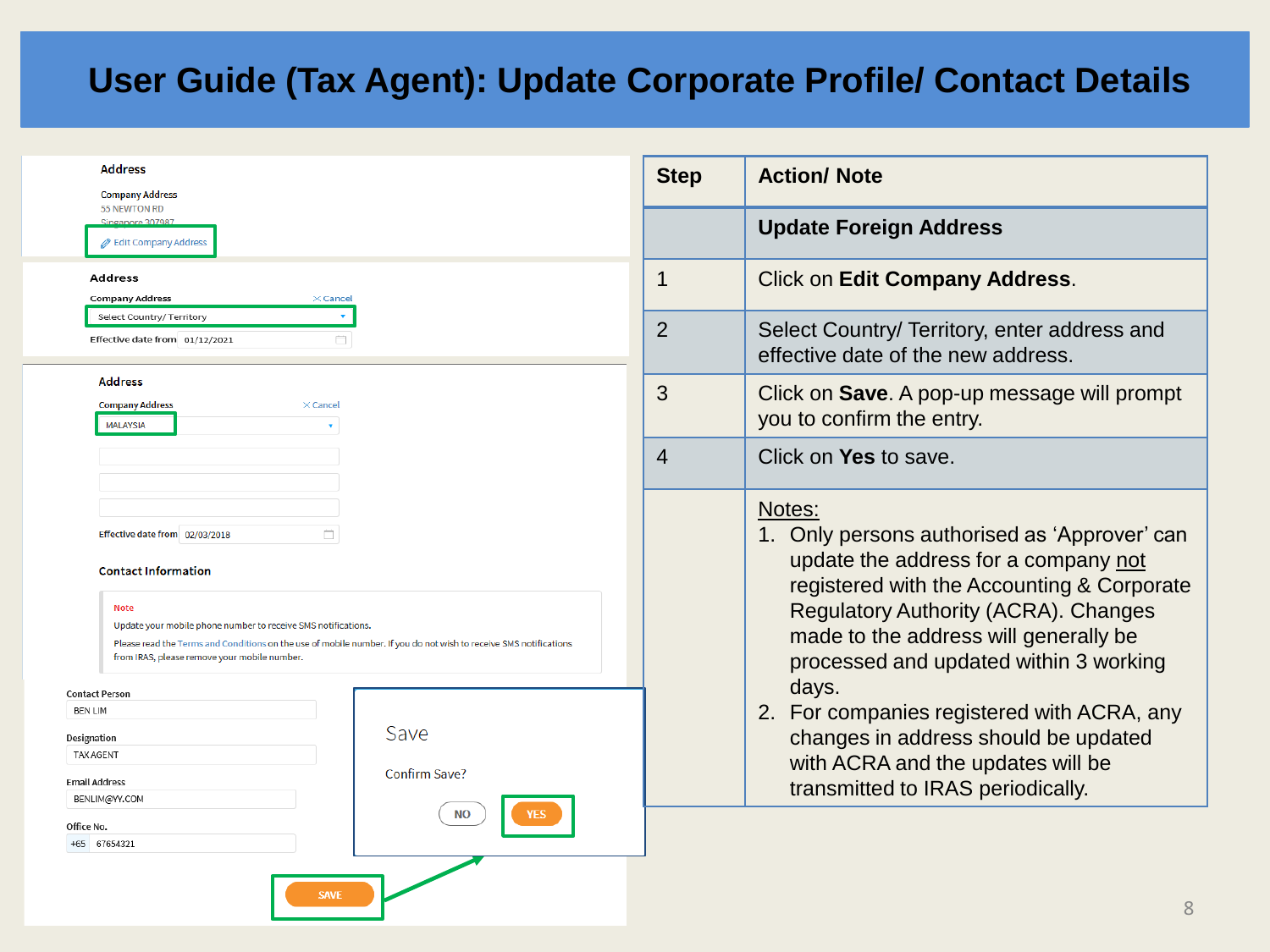| <b>Contact Information</b>                                                                         |                            | <b>Step</b>    | <b>Action/ Note</b>                                                      |
|----------------------------------------------------------------------------------------------------|----------------------------|----------------|--------------------------------------------------------------------------|
| <b>Note</b><br>Please read the Terms and Conditions on the use of mobile number and email address. |                            |                | <b>Update Contact Information</b>                                        |
|                                                                                                    |                            | $\mathbf 1$    | Enter contact details.                                                   |
| <b>Contact Person</b><br><b>BEN LIM</b>                                                            |                            | $\overline{2}$ | Click on Save. A pop-up message<br>will prompt you to confirm the entry. |
| Designation<br>TAX AGENT                                                                           |                            | 3              | Click on Yes to save.                                                    |
| <b>Email Address</b><br>BENLIM@YY.COM<br>Office No.<br>+65 67654321                                |                            |                | Note:<br>Only persons authorised as<br>'Approver' can make changes to    |
| <b>SAVE</b>                                                                                        |                            |                | contact details.                                                         |
|                                                                                                    |                            |                |                                                                          |
|                                                                                                    | Save                       |                |                                                                          |
|                                                                                                    | Confirm Save?<br><b>NO</b> |                |                                                                          |
|                                                                                                    |                            |                |                                                                          |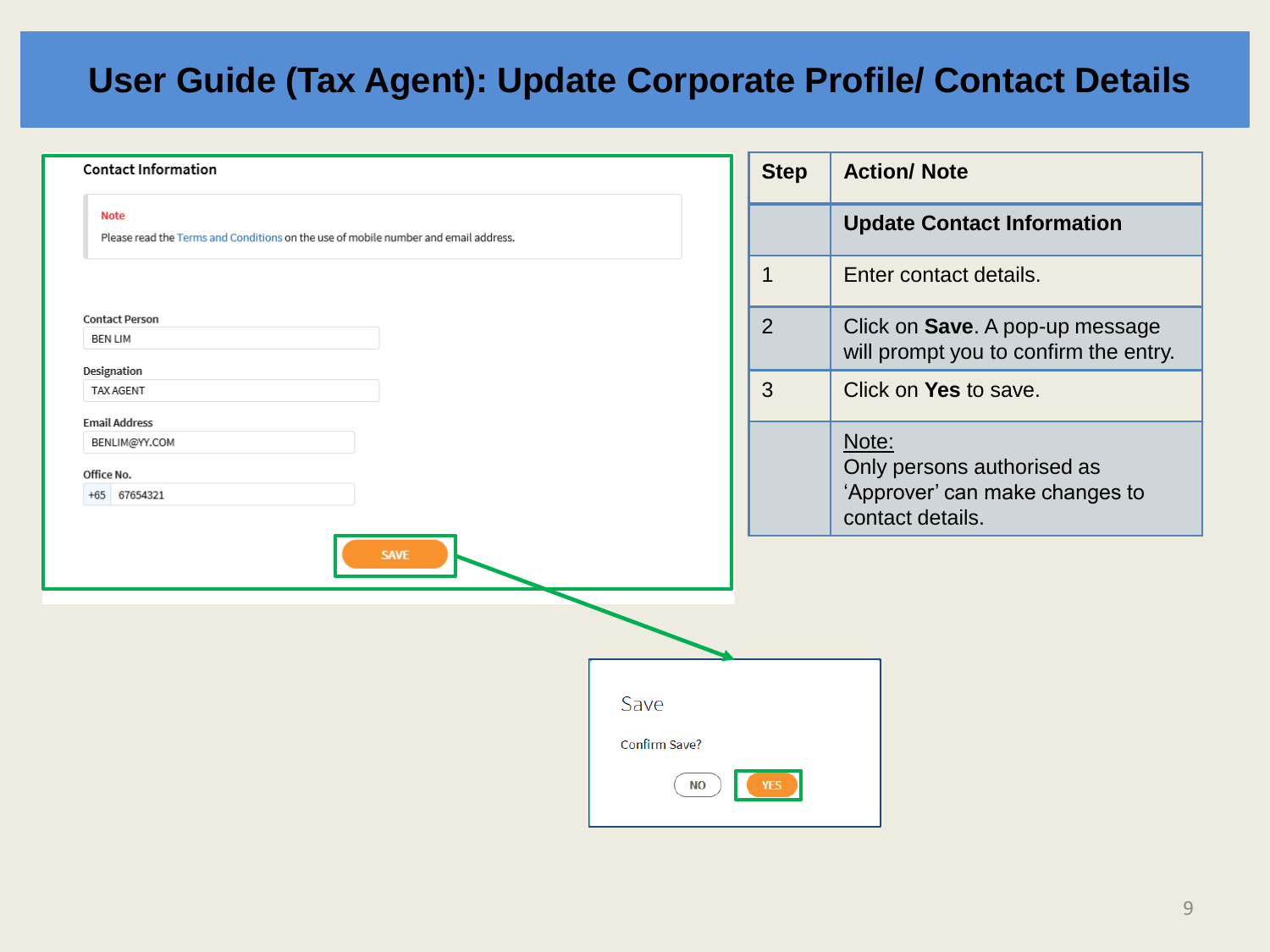| Overview                                                                                                                    | Corporate Tax v<br>GST v<br>Employers v   | Property v            | $S45$ $\star$<br>More v                   |  | <b>Step</b>    | <b>Action/ Note</b>                                                    |
|-----------------------------------------------------------------------------------------------------------------------------|-------------------------------------------|-----------------------|-------------------------------------------|--|----------------|------------------------------------------------------------------------|
|                                                                                                                             | Update Corporate Profile/ Contact Details |                       | <b>FB</b> SAVE AS PDF/ PRINT              |  |                | An acknowledgement will be<br>displayed upon successful<br>submission. |
| Acknowledgement                                                                                                             |                                           |                       |                                           |  | $\mathbf 1$    | Click on Save As Pdf/ Print to print                                   |
| <b>Successful Submission</b><br>Your request to change the company's corporate profile/ contact details has been submitted. |                                           |                       | or save a copy of the<br>Acknowledgement. |  |                |                                                                        |
| Name                                                                                                                        | ABC CO LTD                                | Tax Ref No.           | T20FC1234A                                |  | $\overline{2}$ | Select Overview from the menu to<br>return to home page.               |
| Acknowledgement No.                                                                                                         | 413420                                    | Date/Time             | 23 Aug 2021 12:00 AM                      |  |                |                                                                        |
| <b>Updated by</b>                                                                                                           | <b>BEN LIM</b>                            | <b>Tax Agent Firm</b> | YY PTE LTD                                |  |                |                                                                        |
| You requested to update the following details:                                                                              |                                           |                       |                                           |  |                |                                                                        |
| <b>Financial Year End</b>                                                                                                   | 30 Apr                                    |                       |                                           |  |                |                                                                        |
| <b>Financial Statements</b><br>prepared in                                                                                  | SINGAPORE DOLLAR                          |                       |                                           |  |                |                                                                        |
| <b>Contact Person</b>                                                                                                       | <b>BEN LIM</b>                            |                       |                                           |  |                |                                                                        |
| Designation                                                                                                                 | <b>TAX AGENT</b>                          |                       |                                           |  |                |                                                                        |
| <b>Email Address</b>                                                                                                        | BENLIM@YY.COM                             |                       |                                           |  |                |                                                                        |
| Office No.                                                                                                                  | +65 67654321                              |                       |                                           |  |                |                                                                        |